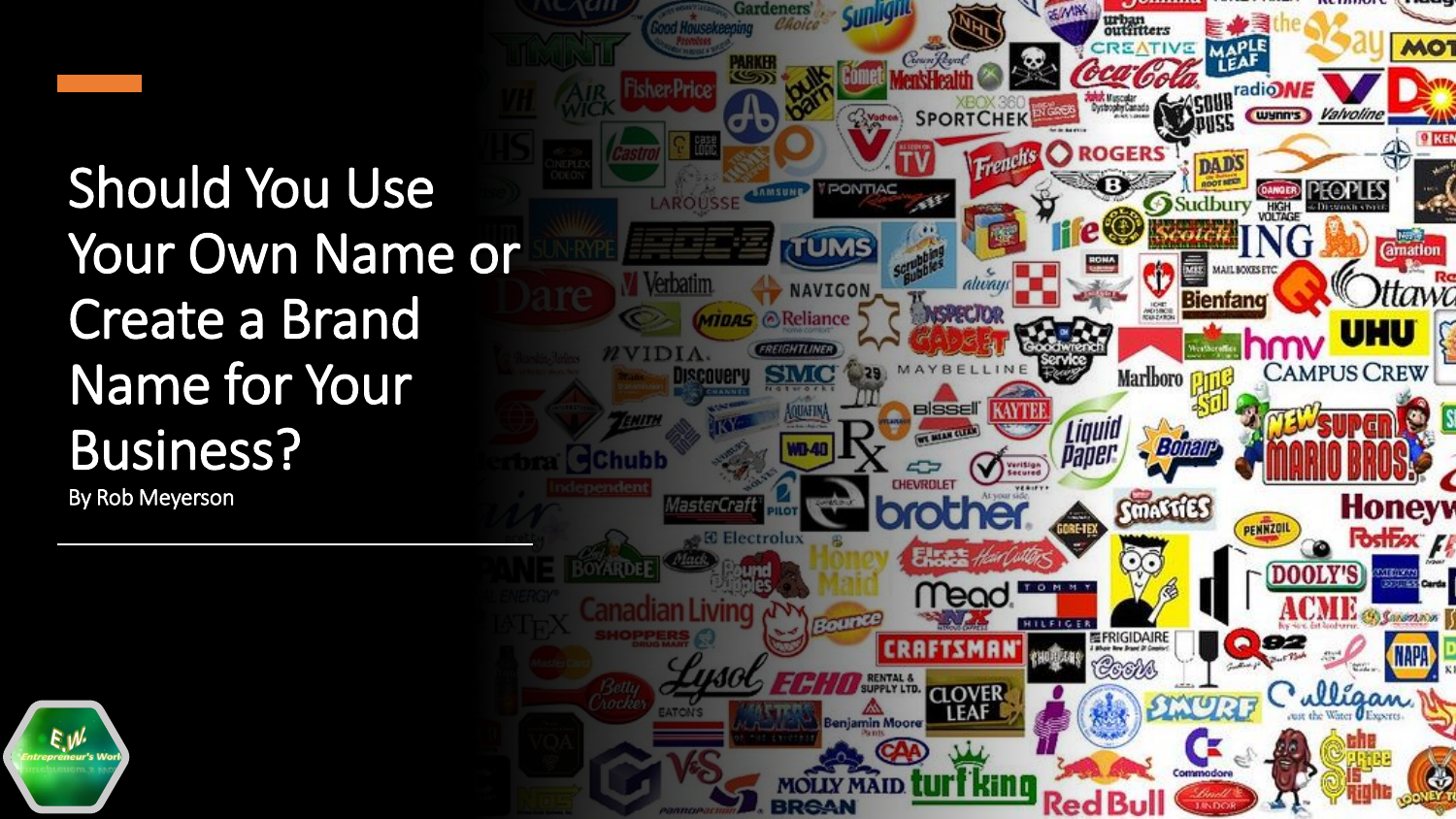#### **Is there a correct answer to the question?**

Using your personal name means presenting yourself as an individual contributor and keeping the focus on you. Coming up with a brand name, on the other hand, will require a thorough naming process and will create some "daylight" between you and the business. Either path can work and deciding which is right for you depends on a range of personal factors.

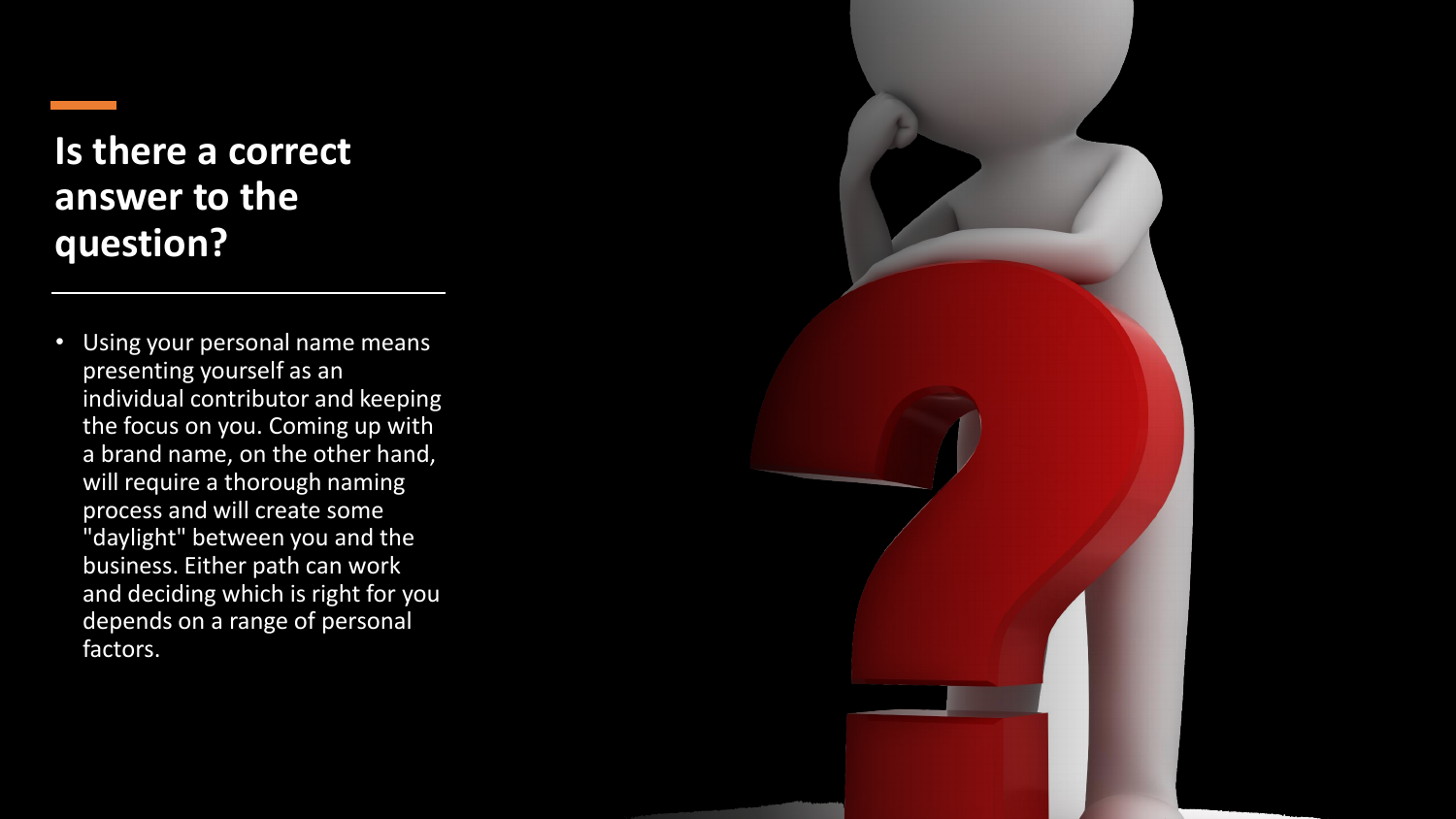#### **A brand name suggests scale**

• In the past, many companies took on their founder's names. Think Lipton, Ford, or Charles Schwab. But these companies' modern-day counterparts are more likely to develop unique brand names like Starbucks, Tesla, or Robinhood (For the record, Starbuck is a fictional character from Moby Dick, Nikola Tesla died 60 years before the founding of Tesla Motors, and it's unlikely Robin Hood was a real person, much less had any involvement with the financial services app.). Because of this shift, a unique brand name, rather than a founder's name (i.e., yours) can create an impression of a larger organization, which implies more breadth and depth.

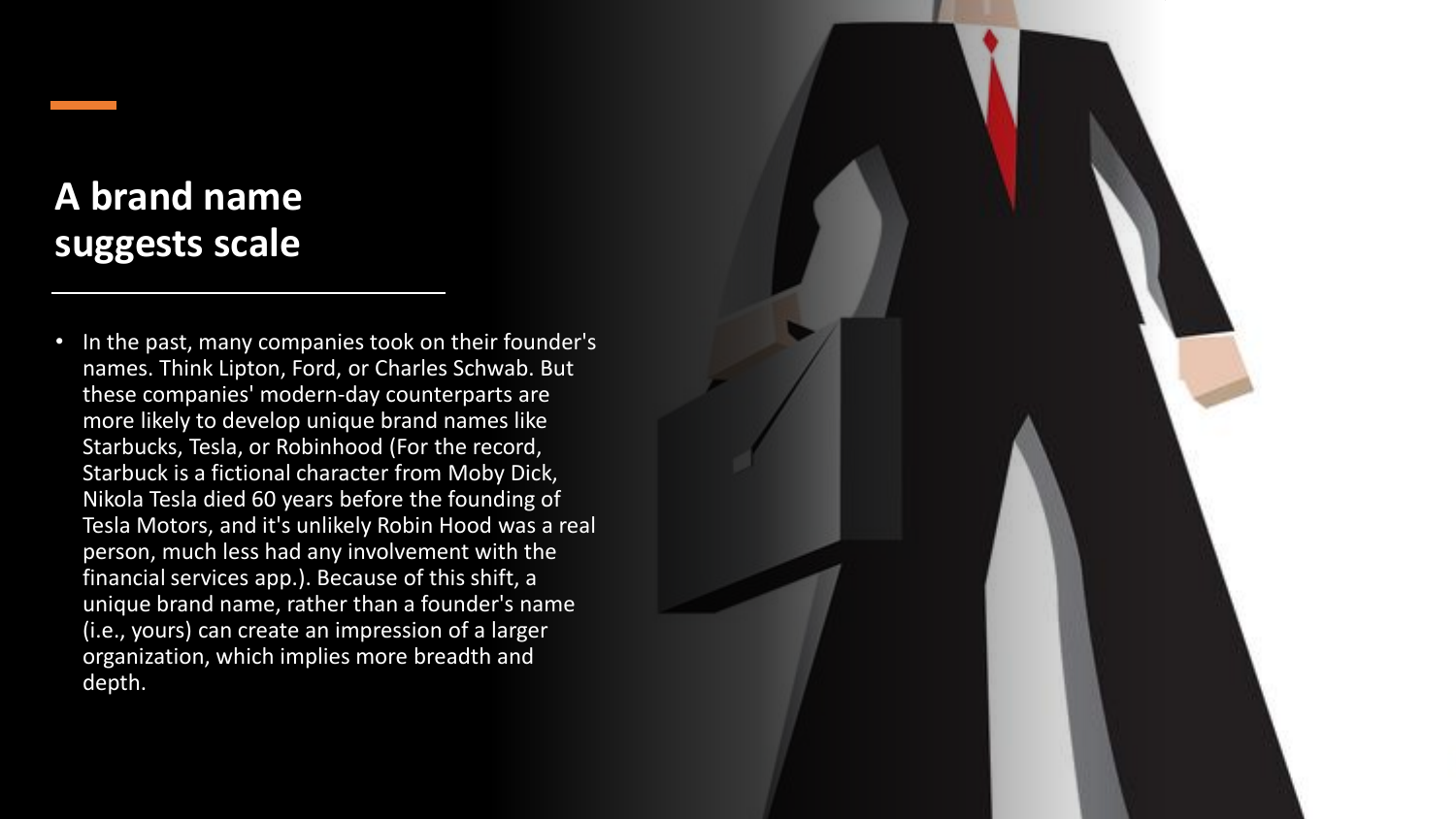#### **A brand name suggests scale continued**

• If you're thinking, "But I don't want anyone to think I'm more than one person," don't underestimate the disadvantage solo freelancers can face in competitive situations. Remember that people who'll never meet you - whether they're decisionmakers or procurement personnel - may be making judgments based on your name alone. For example, imagine having to select one of the following brand consultancies: Catchword, Lexicon, or Sally Flakowitz. The personal name creates an awkward, applesto-oranges situation you're probably better off avoiding.

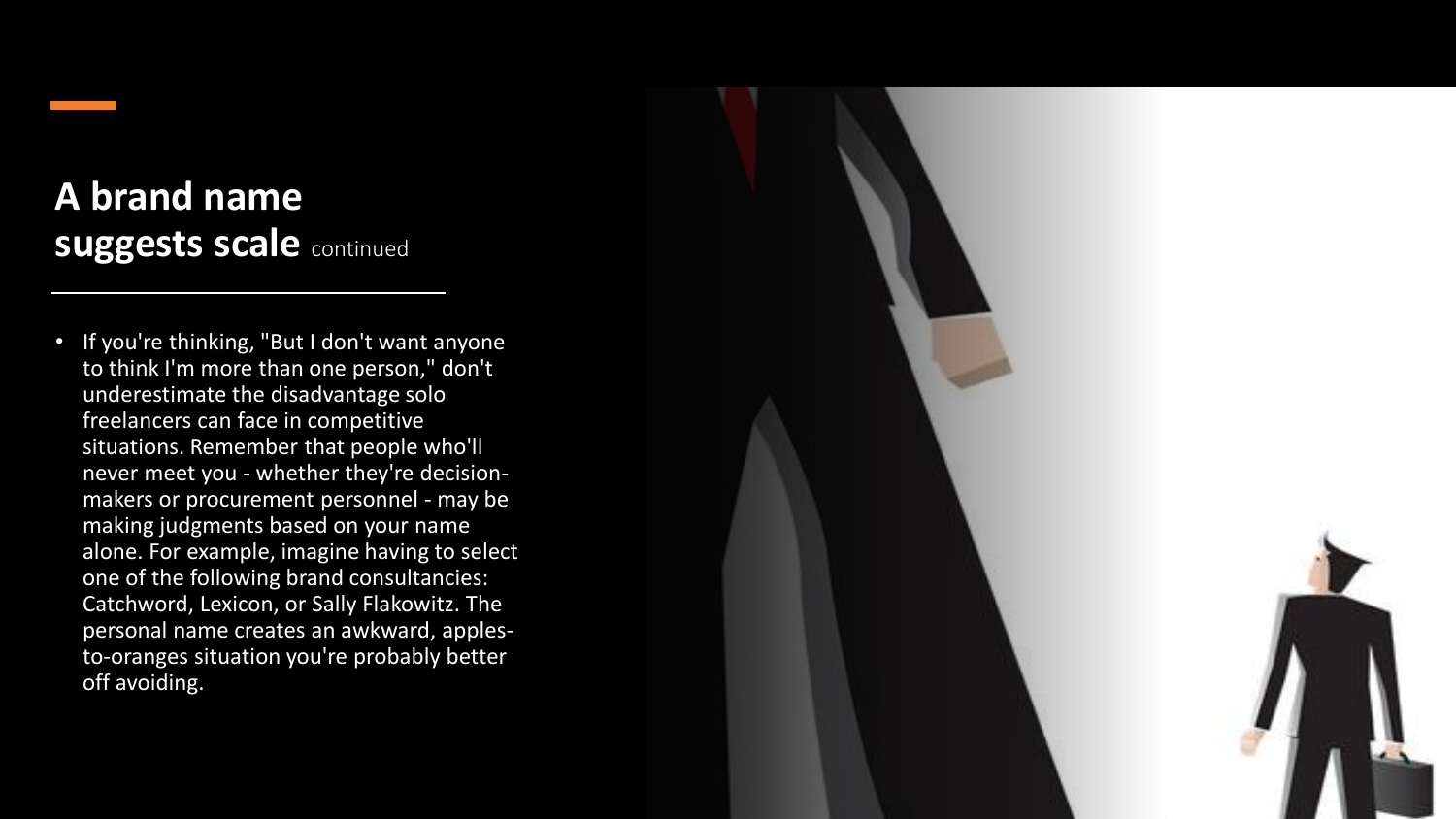#### **A brand name gives you room to grow**

- Speaking of scale, another benefit of a brand name is its potential to stretch as your business changes. You may not plan on building a 15-person team - but plans often change. Should your business become more than a oneperson operation, a brand name provides room to grow.
- This logic applies even on a project-to-project basis. When you take on a large assignment, you may need to subcontract work or hire other freelancers as teammates. When showing up at a client's office with a colleague, introducing yourselves as independent freelancers who happen to be working together at the moment does not inspire confidence. It creates a temporary, noncommittal feeling. It's much easier - and sounds more professional - to say, "Hi, I'm Rob, and this is Sally. We're from [Brand Name]."

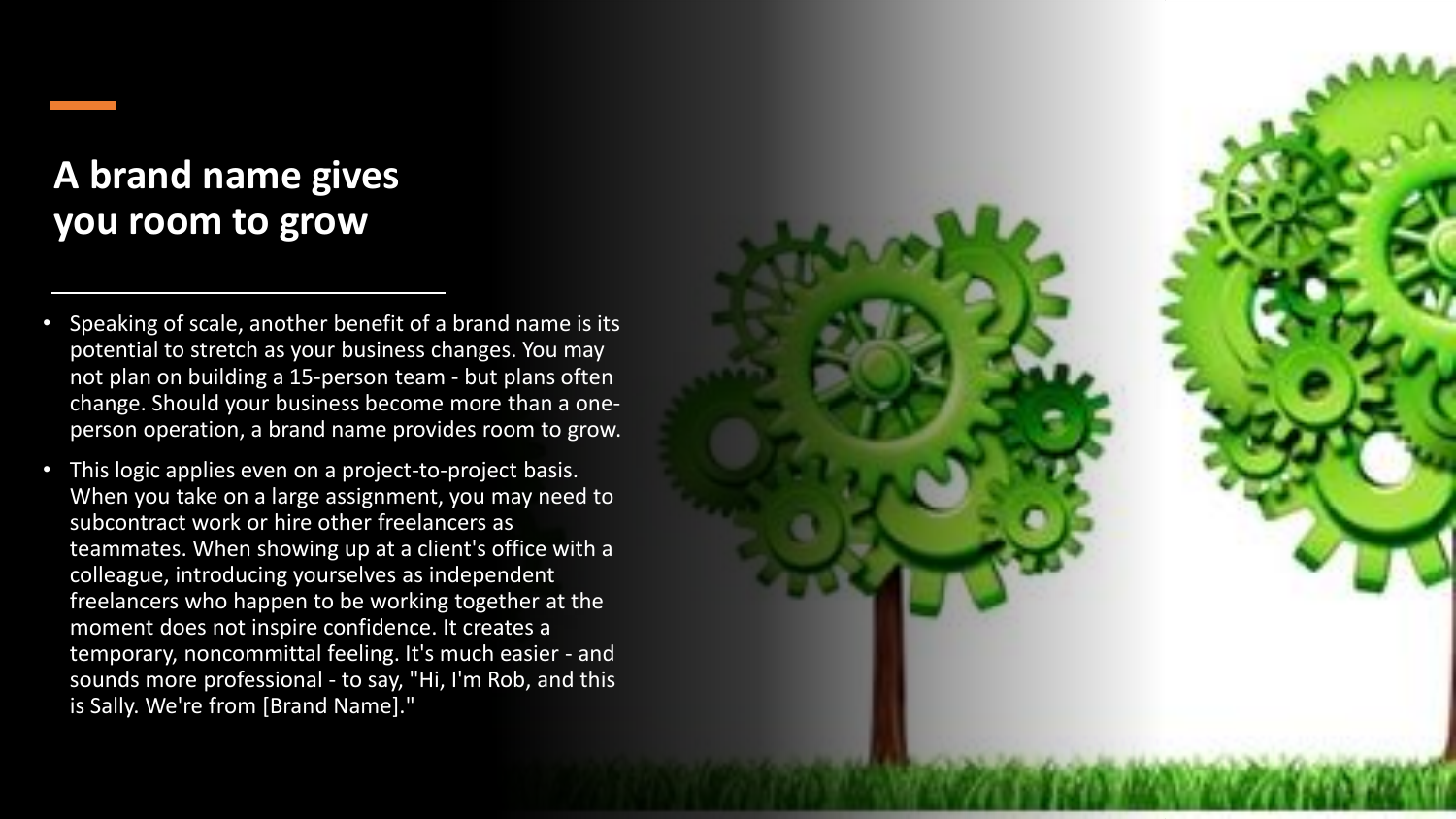#### **A brand name provides an opportunity to express ideas**

- What ideas and feelings does your name evoke to those who hear it? Hopefully, amongst your family and friends, at least, a host of positive adjectives are associated with your name perhaps smart, creative, and hardworking. But for those who've never met you? Never heard of you? It's just a name. Unless you go by "Sting" or "The Rock," your name doesn't really convey any meaning. It doesn't tell prospective clients that you're smart or creative. It's not even a name you chose.
- But creating a brand name allows you to say something. Some brand names are straightforward and descriptive (e.g., Best Buy), while some merely suggest an idea (e.g., Zipcar). Others venture into the abstract - they don't carry any relevant meaning but can nevertheless convey a sense of personality, like Apple (simple) or Virgin (irreverent). No matter what approach your brand name has, you can use it to tell people something about yourself and the work you do.

16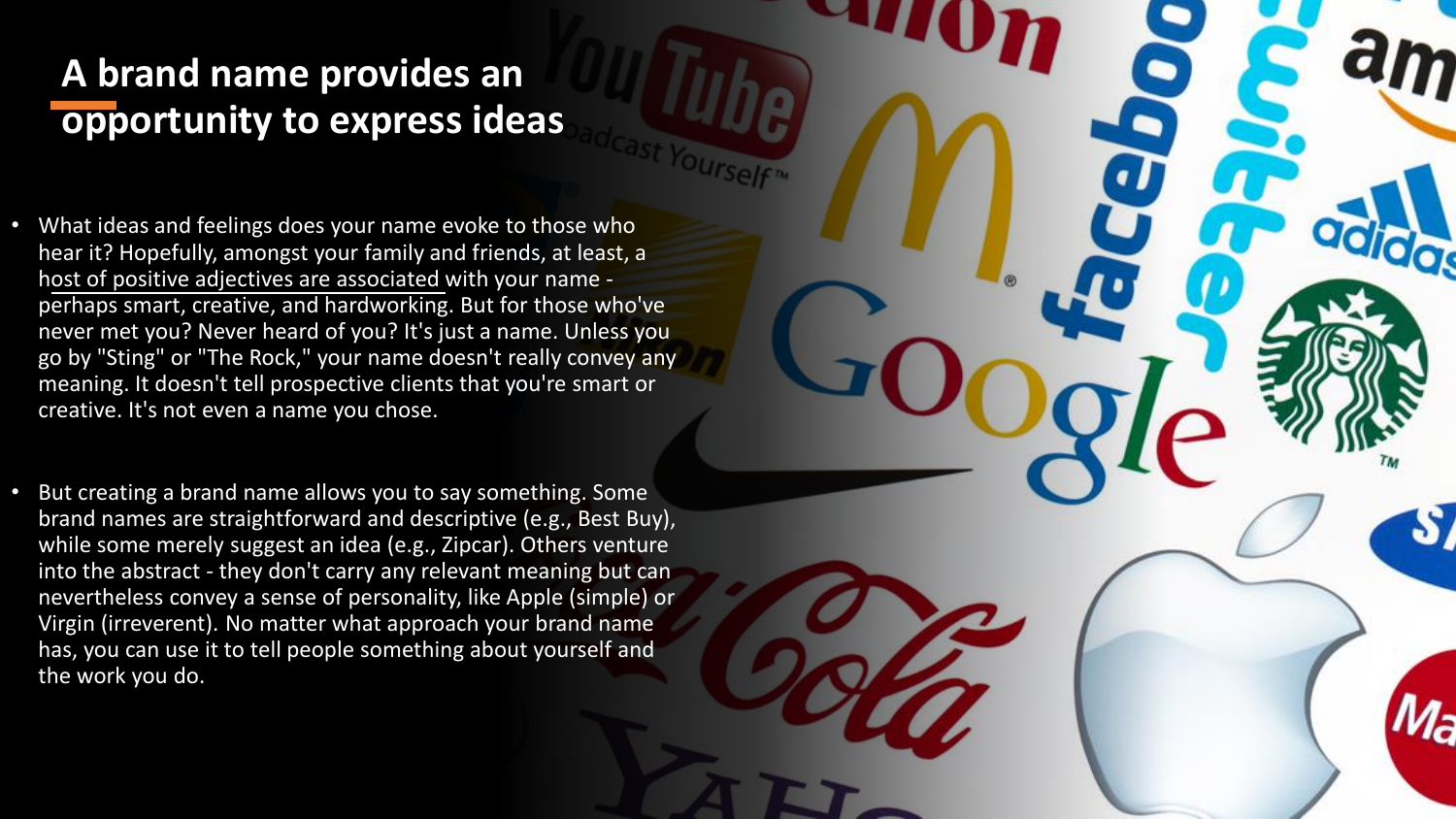#### **A brand name may be easier to spell and pronounce**

- Some first and last names are easier to pronounce than others, but chances are the brand name you create will be shorter than your personal name (one word rather than two, for example). And since you're building the name from scratch, you'll have an opportunity to ensure its ease of use. While there are exceptions, most of the best brand names are short and sweet. Names built from one or more real English words are more likely to be understood, pronounceable, and correctly spelled than many people's names.
- If you have any interest in doing business overseas, you may find your personal name has additional drawbacks. Names that are commonplace in one language or culture may appear strange or unpronounceable in other parts of the world. Your name may lead people to assume accurately or not - that you're from a particular country or region and, whether or not it's fair, that assumption may come with prejudices. English, however, has become the lingua franca of global business. A real English word or two is likely to be understood and pronounceable by many businesspeople for whom English is not a native tongue.

## HELLO y name is

# d to Pronounce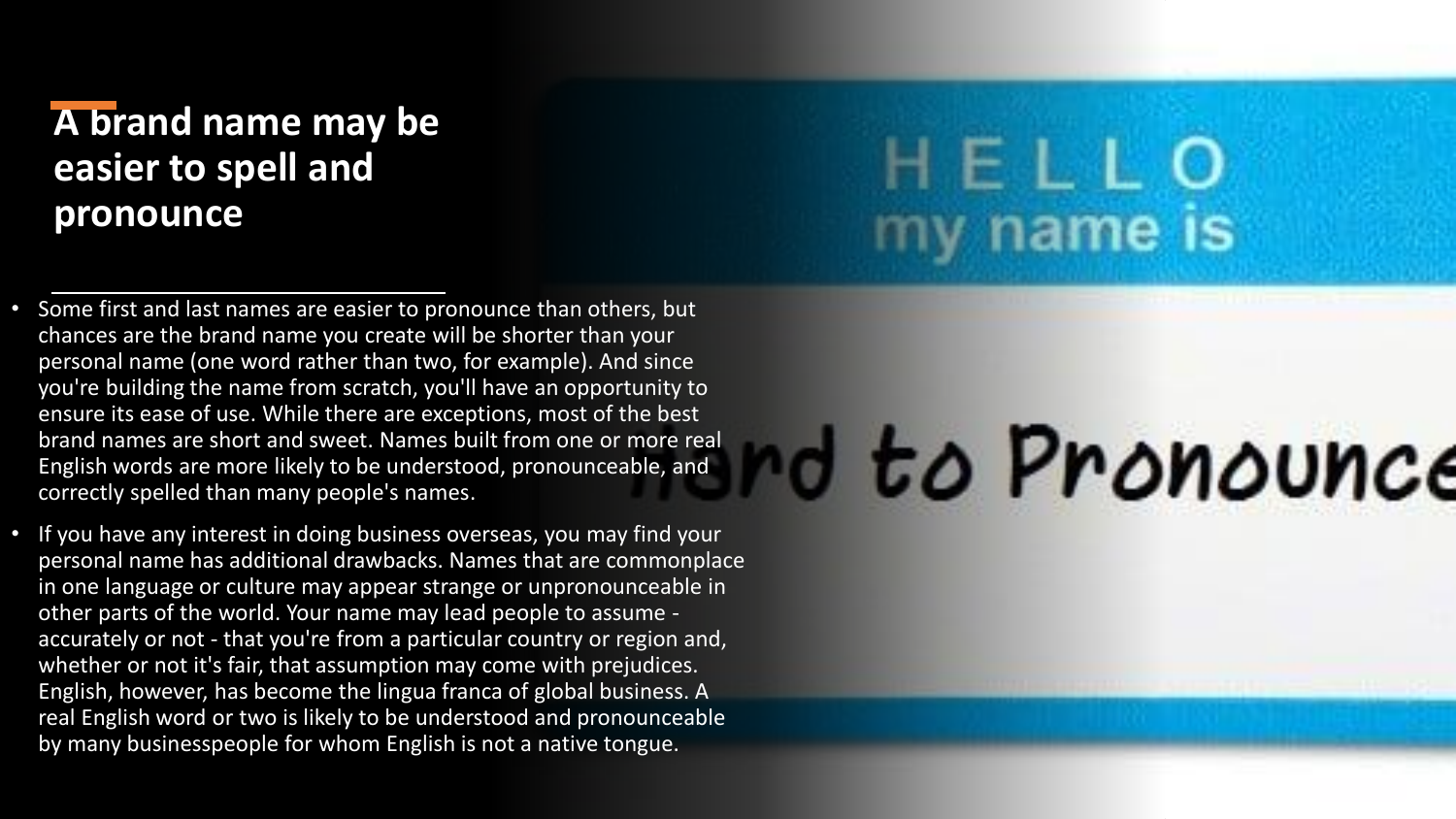#### **A brand name may be more distinctive**

- The flip side of the point above is that, in some cases, personal names are so common that they fail to stand out. If your name is "Niamh Moloughney," good luck getting people to spell and pronounce it correctly. But if you're one of the over 11,000 Ann Millers on LinkedIn, your prospective customers may have trouble remembering you or telling you apart from other freelancers.
- Reviewing competitor names is a critical step in any brand naming process. In creating your brand name, you can choose to use a different naming style, pick one that's significantly shorter or longer than competitors, or find an initial letter that's unique to the category.
- Ultimately, this decision depends heavily on your given name and surname. How common are they? Are they hard to spell or pronounce? Will they associate you with a specific language, country, or region - for better or worse? Some people's names almost beg to be used as brand names, like Smart & Final (named after founders J.S. Smart and H.D. Final) or Fox Racing (named after founder Geoff Fox). They're short, simple, easy to remember, and have built-in meaning or imagery. Unless you're lucky enough to have such a distinctive, evocative name, consider creating a brand name for your freelance business.

Ethan